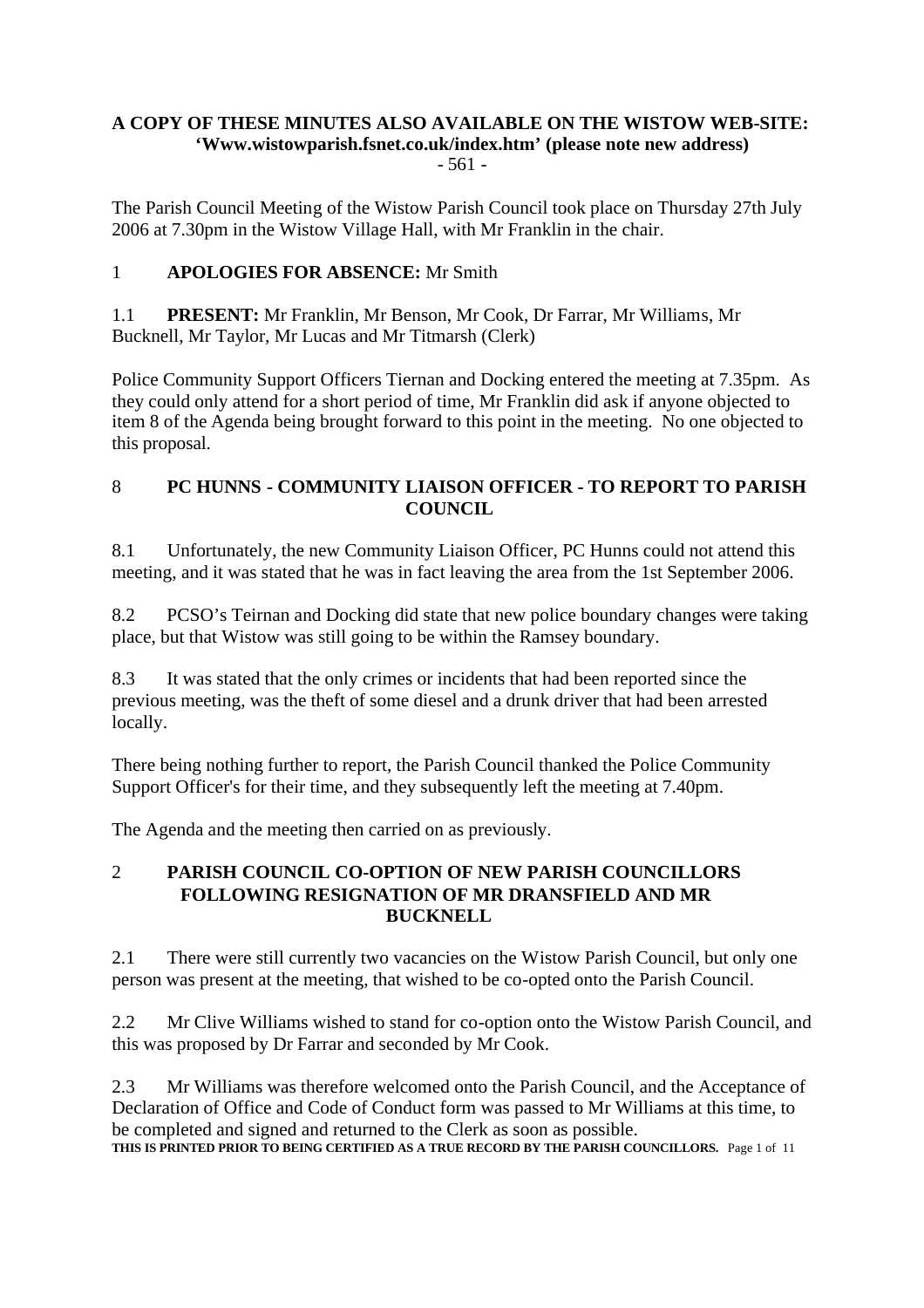2.4 The remaining vacancy on the Parish Council was therefore still available to be filled by co-option, and the Clerk was aware of two possible candidates who had expressed an interest in filling this vacancy. It was asked if the Clerk could contact these candidates immediately after this meeting, to ascertain if they were still interested and to possibly attend the next meeting. The Clerk agreed to do this.

2.5 It was also known that an article was going to be put in the next edition of the Wistow Warbler regarding this vacancy, and asking for any people interested to contact the Clerk regarding this.

## 3 **TO SIGN AND APPROVE MINUTES OF THE PARISH COUNCIL MEETING**

## **DATED 22ND JUNE 2006**

3.1 It was stated that point 4.1 of the previous minutes should state the Reverend Dowman not Dolman, and this was formally acknowledged.

3.2 It was also stated that the new Parish Councillor Richard Farrar was actually Dr not Mr, and this was also formally acknowledged.

3.3 The minutes having been circulated around the Councillors present prior to this meeting, and there being no further comments, apart from those mentioned above, were voted upon and unanimously confirmed as being a true record.

### 4 **MATTERS ARISING FROM PREVIOUS MINUTES**

4.1 Further to point 11.19 of the previous minutes, the Clerk reported that the Church Wall Builders had acknowledged that the new coping stones had indeed been made from Clipsham stone, and that the Church Architect had replied that they had not been able to visit the wall yet to ascertain the extent of these coping stones flaking and lifting off of its base, but they hoped to in the next week or so. The Clerk agreed to feed back any further comments they had in respect of this matter.

4.2 Further to point 11.2 of the previous minutes, the Clerk reported that the Cambridge Water Grant form had indeed been sent off, to ask for funding for various items of play equipment to be renovated.

4.3 The Clerk also reported that Mr Rees of Cambridgeshire ACRE was asking for a meeting with various members of the Parish Council, with regards to the current state of the Wistow Parish Plan Action Plan points. It was asked if the Clerk could contact Mr Rees to help set up a meeting for this purpose, and the Clerk agreed to do this.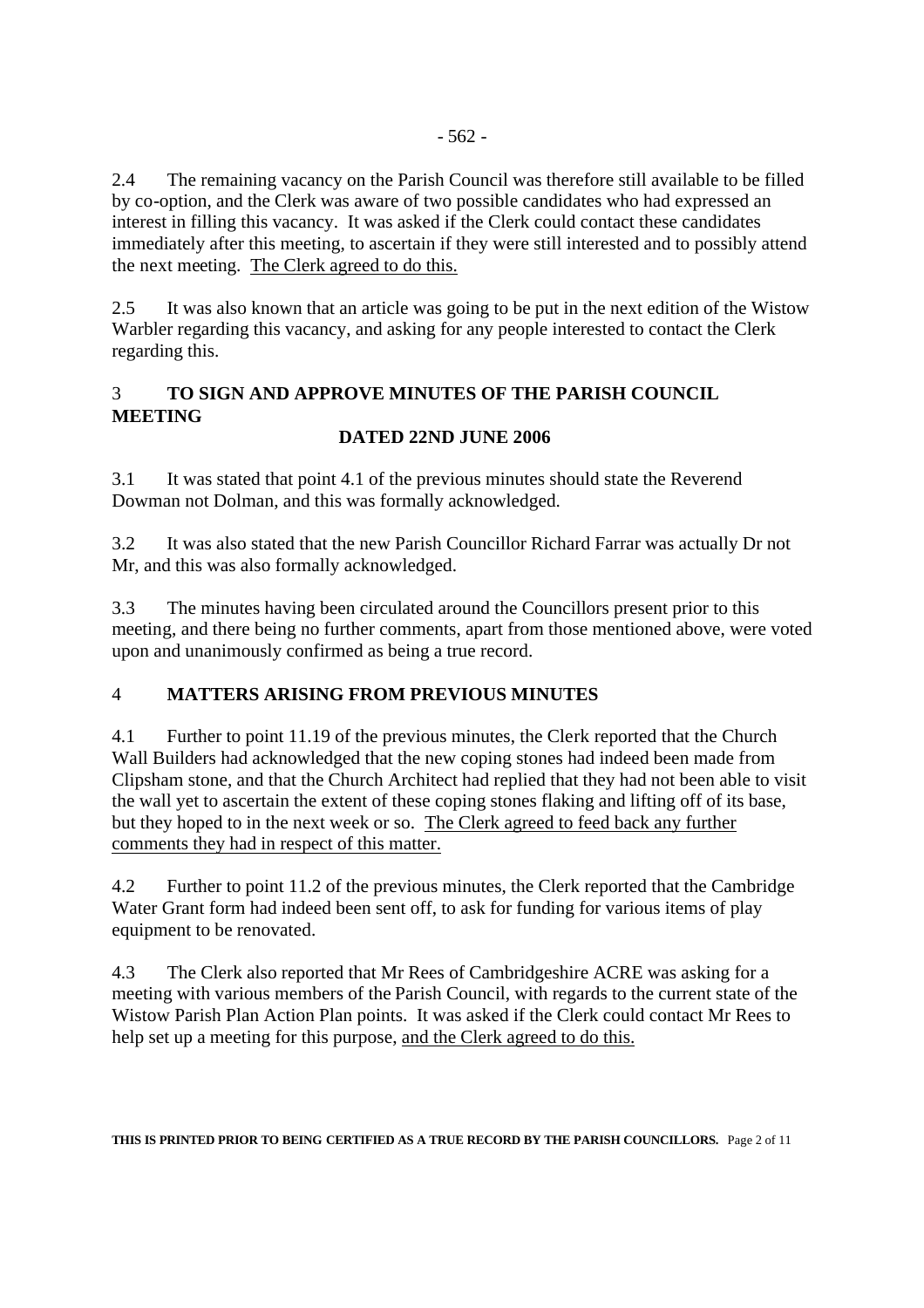# 5 **MEMBERS DECLARATION OF INTEREST FOR ITEMS ON THIS AGENDA**

5.1 The key aspects of the Code of Conduct legislation and members subsequent Declaration of Interests, were explained to the new member of the Parish Council. It was noted that under the New Code of Conduct of the Local Government Act 2000, Part 3, Mr Bucknell wished it known that he had a Declaration of Interest under items 9 and the first two points under item 19 of this Agenda, as both a District Councillor and involved with Huntingdonshire Housing Partnership.

### 6 **a - FINANCE - TO APPROVE THE FINANCIAL STATEMENT/ PAYMENT OF ACCOUNTS FOR MAY AND JUNE 06**

6.1 As this had been circulated around the Councillors prior to this meeting and there being no further comments, were voted upon and unanimously confirmed as being a true record.

### 6 **b - FINANCE - TO APPROVE PAYMENT OF OUTSTANDING AMOUNTS: MR D TITMARSH - JUNE 2006 SALARY (RATES AS PER MINUTE NO 11.1 OF THE MEETING DATED THE 30TH MARCH 2006) £ 167.42**

6.2 This payment was agreed upon by all the Councillors present and the outstanding cheque duly signed at the meeting.

# 6 **c - FINANCE - TO REVIEW CASH FLOW AND RESOLVE ANTICIPATED ISSUES**

6.3 The basis of this document was explained to the new Councillor present, and it was asked for some of the background history regarding one of the items shown within it, Allotment Repairs and associated costs, and this was duly outlined to those present.

# 7 **CORRESPONDENCE**

7.1 There had been no correspondence received, that did not appear elsewhere in this meetings Agenda.

# 7.2 **CORRESPONDENCE PREVIOUSLY RECEIVED**

- 7.21 Cambs ACRE Community Action Magazine Summer 2006
- 7.22 Flooding Information
- 7.23 Ramsey Area Partnership 'Have Your Say' meetings
- 7.24 Cambridgeshire County Council Jointly Funded Minor Improvement Grant Bids Application Form 2007/08
- 7.25 CPRE Countryside Voice Magazine and Brochure
- 7.26 Arts Information
- 7.27 John Dransfield and Peter Bucknell Resignation letters

**THIS IS PRINTED PRIOR TO BEING CERTIFIED AS A TRUE RECORD BY THE PARISH COUNCILLORS.** Page 3 of 11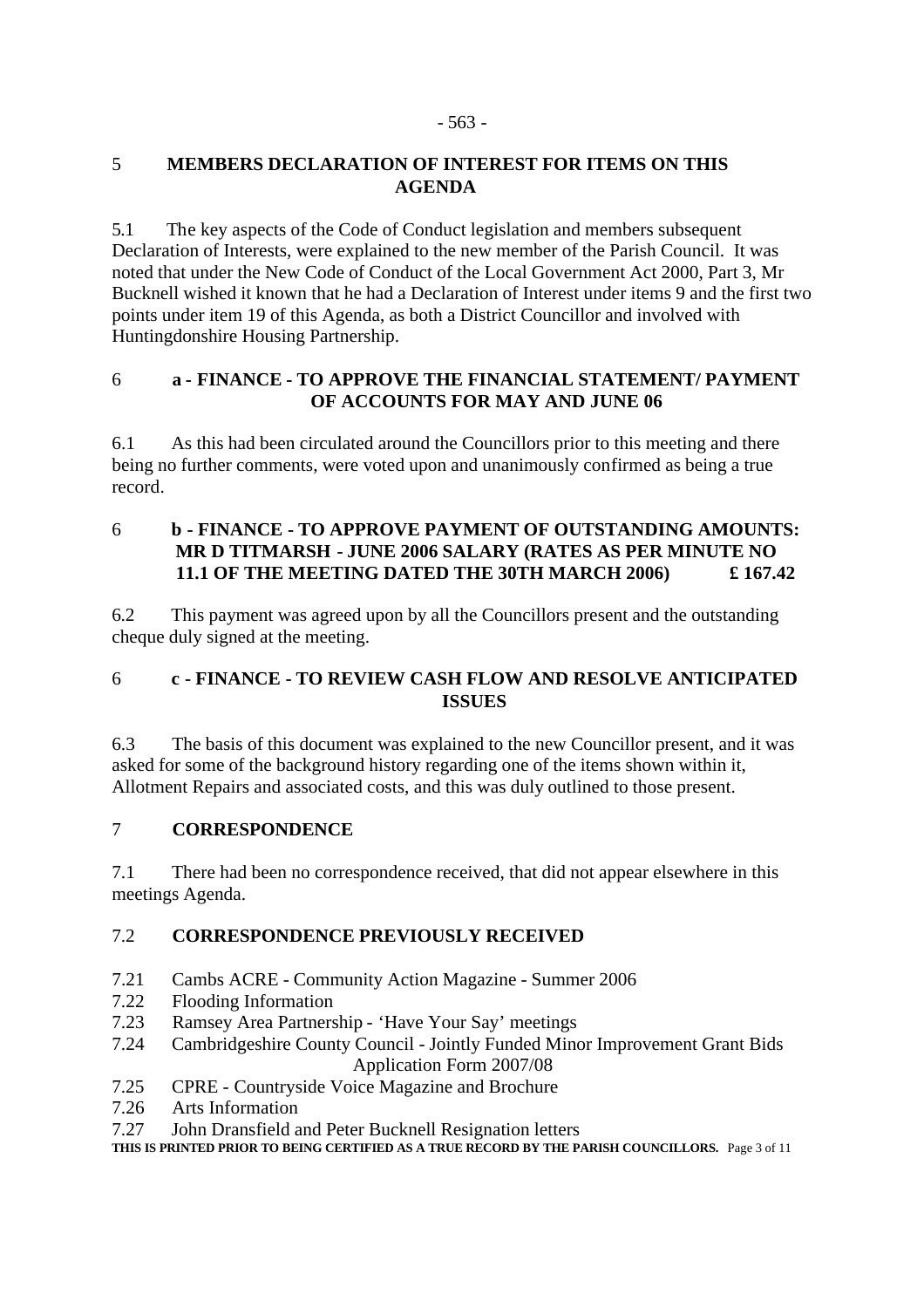- 7.28 Play Information
- 7.29 Clerks and Councils Direct Magazine July 2006
- 7.30 Cambs ACRE AGM Information 5/9/06
- 7.31 Cambridgeshire County Council Bus Schedules
- 7.32 Hunts PCT Day Services Workshop 21/7/06
- 7.33 CALC AGM and Meetings, Leaflets, Courses etc.

Agenda item 8 had previously been dealt with in these minutes.

#### 9 **TO CONSIDER ANY PLANNING APPLICATIONS RECEIVED - NONE RECEIVED**

9.1 The Clerk reported that no planning applications had been received that needed discussing at this meeting.

#### 10 **CAMBRIDGESHIRE ACRE - MEMBERSHIP? RENEWAL DUE £25**

10.1 A discussion took place as to the benefits of carrying on membership with Cambridgeshire ACRE, and it was therefore decided by all those present, to continue with membership for another year at a cost of £25. The Clerk agreed to arrange for this renewal to be done, together with the payment of £25.

### 11 **CAMPAIGN TO PROTECT RURAL ENGLAND - MEMBERSHIP? RENEWAL DUE £26**

11.1 A discussion took place as to the benefits of carrying on membership with the Campaign to Protect Rural England, and it was decided by all those present, not to continue with membership for another year. The Clerk agreed to minute this decision.

### 12 **ANGLIA IN BLOOM COMPETITION - MR FRANKLIN TO FEEDBACK TO PARISH COUNCIL**

12.1 Mr Franklin stated that he had accompanied the official judge of the Anglia in Bloom Competition around the village recently, and overall the judge had commented that the village looked excellent. Mr Franklin stated that the organisers were also looking at community events done within the village, and a portfolio can be made of photographs of Wistow during the next 12 months to put forward for next years competition. Companies can also be approached to sponsor items such as bulbs, to help with this competition. An Anglia in Bloom Gala evening was taking place in Basildon, for all Competition entrants to attend, and Mr and Mrs Franklin were hoping to go to this. Mr Franklin stated that a article in the Wistow Warbler was going to be done to promote the Competition for next year, and also to ask for a co-ordinator to help with the Competition, as Mr Franklin was not able to take on this role indefinitely.

**THIS IS PRINTED PRIOR TO BEING CERTIFIED AS A TRUE RECORD BY THE PARISH COUNCILLORS.** Page 4 of 11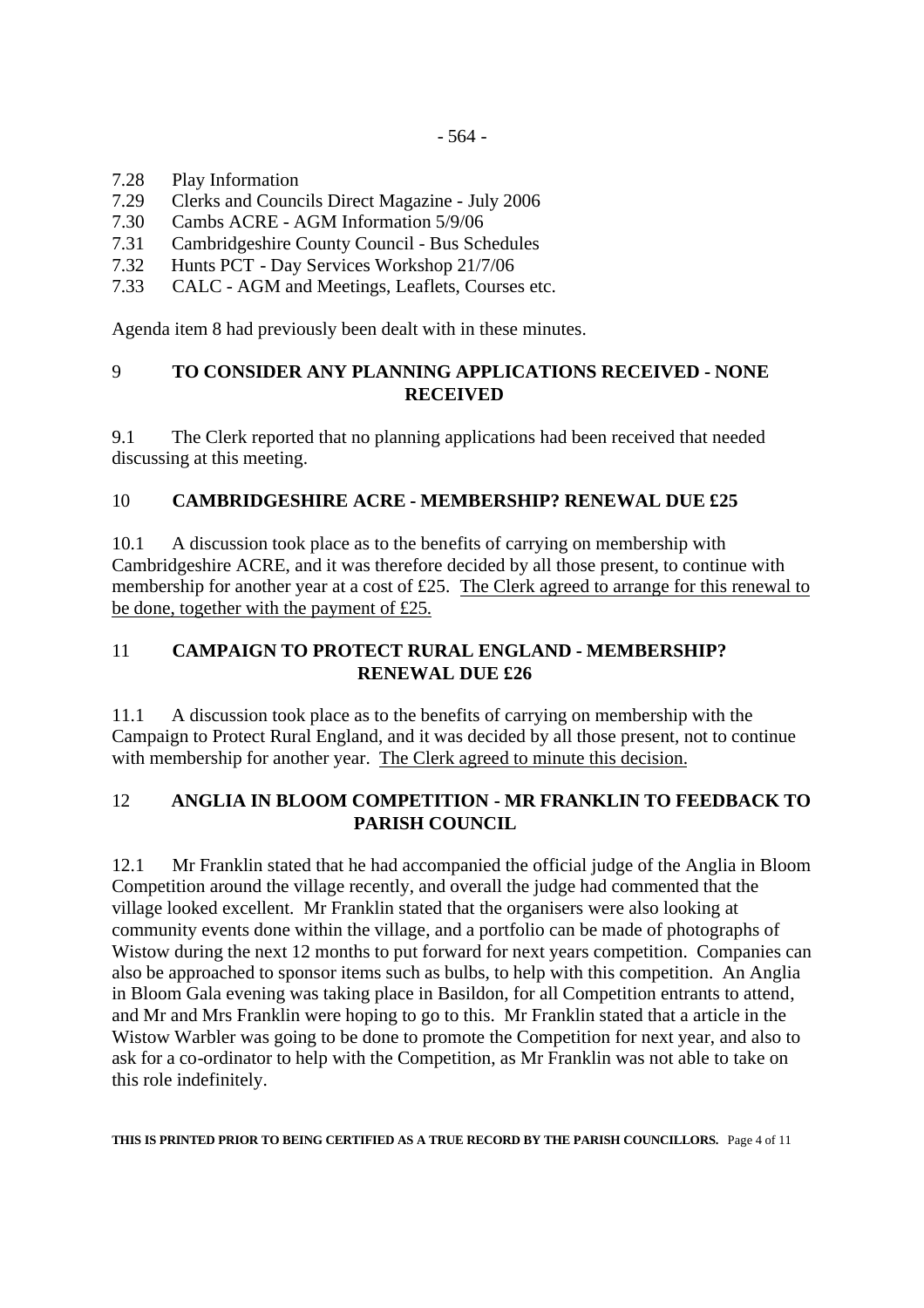#### - 565 -

### 13 **INTERNAL AUDITOR'S COMMENTS RE ACCOUNTS FOR THE FINANCIAL YEAR ENDING 31ST MARCH 2006**

13.1 The Clerk reported that Mr Woolhouse, the Internal Auditor had verified the accounts for the year ending the 31st March 2006, and these were now to be sent to the External Auditor's to be formally approved. The only comments the Mr Woolhouse made, was asking for the leases for the accesses to the playing field to be renewed, and confirming that the leases for the allotments was still being acted upon. It was therefore confirmed that the allotment leases was still under negotiation, and the leases for the access to the playing field, was under point 14 of this meetings Agenda.

### 14 **ACCESS TO PLAYING FIELD FROM 25 AND 27 KINGSTON WAY AGREEMENTS FOR 2006 - CLERK TO REPORT**

14.1 The Clerk outlined the situation to the newly appointed Parish Councillors, as it was confirmed that these two properties still had footbridges and gates allowing them access to the playing field from the rear of their gardens. Agreements had been drawn up by Huntingdonshire District Council previously, allowing this to continue on a year by year basis, and it was confirmed by the Clerk that the current residents of 25 and 27 Kingston Way had already signed these agreements for 2006. A copy of these signed agreements were to be forwarded to Huntingdonshire District Council, by the Clerk.

### 15 **RENOVATION AND CLEANING OF VILLAGE SEATS - LETTER FROM RESIDENT - DISCUSSION?**

15.1 The Clerk read out a note from a resident stating that 2 seats in the village were in need of renovation and cleaning. The seat on the green near the bridge was reported as needing a good clean due to green algae being present, and the bus shelter seat apparently needed a new slat, as the middle one had broken away. Mr Williams agreed to fix a new slat onto the bus shelter seat, and Mr Franklin agreed to check on the seat at the village green. ]

### 16 **a- i- PLAYGROUND - MR FRANKLIN & CLERK & MR BUCKNELL TO REPORT (INCLUDING POTENTIAL PLAY MATTING FUNDING?)**

16.1 Mr Bucknell stated that there was a lottery fund available for the District Council to use for Playground Maintenance and Equipment, but they need to instigate a formal Playground Policy first, which was currently being done. An application form for this should be available in September 2006, with the funding becoming available in February 2007. It was asked if the Clerk could get quotations valid for this period from the companies who had previously provided quotations for new Play Matting, as this had been identified as being needed urgently, and the Clerk agreed to do this.

16.2 It was unsure if one or three quotations would be needed to satisfy the District Council for this funding, but Mr Bucknell did state he would try to clarify this, and report back to the Clerk.

**THIS IS PRINTED PRIOR TO BEING CERTIFIED AS A TRUE RECORD BY THE PARISH COUNCILLORS.** Page 5 of 11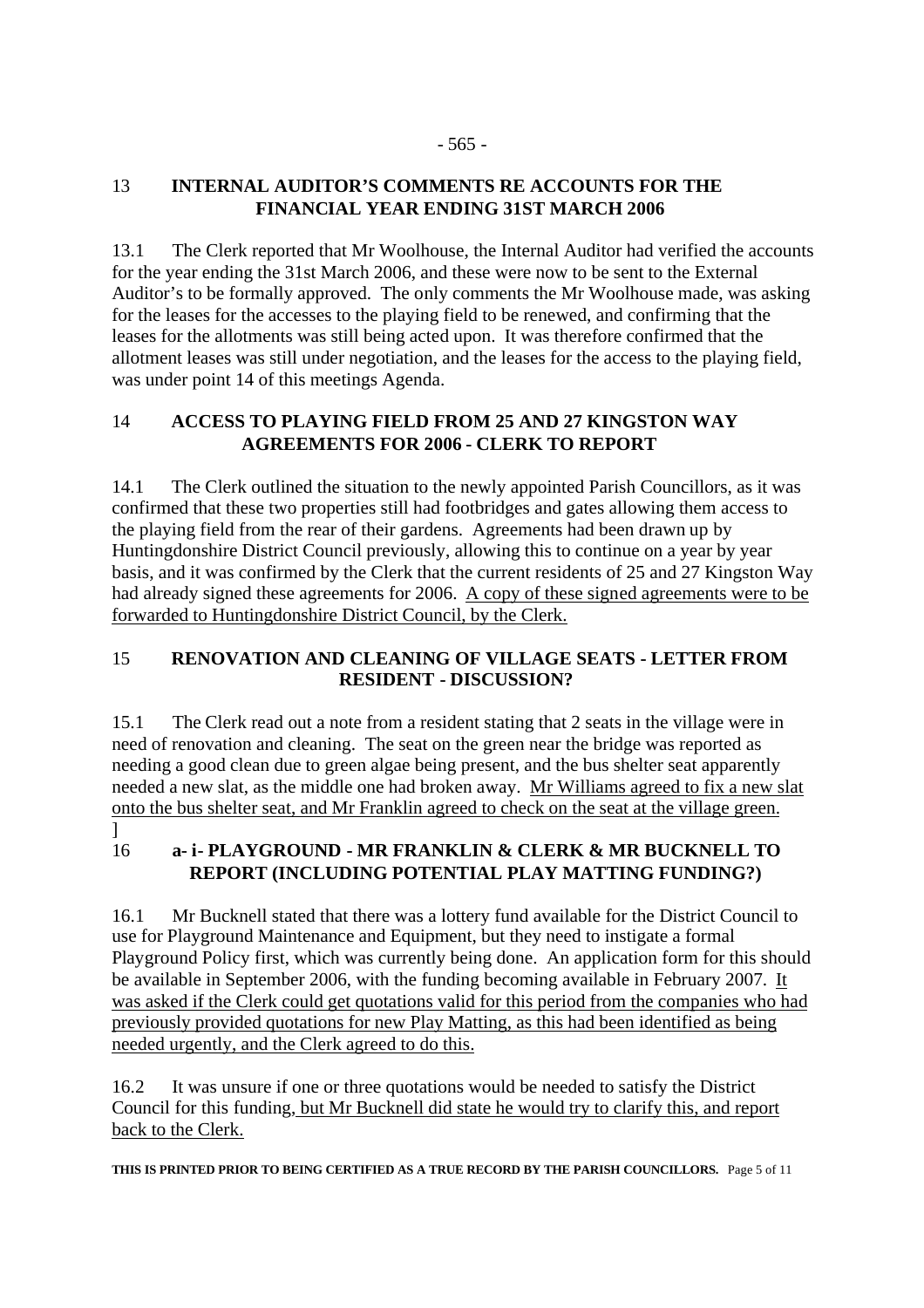#### - 566 -

### 16 **a- ii- PLAYGROUND - PLAYING FIELD HEDGE OVERGROWN - LETTER FROM RESIDENT - DISCUSSION?**

16.3 The Clerk stated that a local resident had commented on the state of the playing field hedge, along Oakland's Avenue, Wistow, as being very overgrown. It was asked if the Clerk could approach Mr Longland to quote for this work to be done, and report back at the next meeting, and the Clerk agreed to do this.

### 16 **b - STREETLIGHTS - MR BENSON & CLERK TO REPORT**

16.4 Further to points 11.8 and 11.9 of the previous minutes, the Clerk reported that nothing further had been heard from Cambridgeshire County Council or Huntingdonshire Housing Partnership, with regard to these issues, but the Clerk agreed to keep the Parish Council advised of any future developments.

16.5 Mr Benson asked the Clerk for a current list of all the Streetlights in the village, and the Clerk agreed to try to ascertain this.

16.6 Mr Bucknell agreed to send the Clerk details of Ringway's e-mail address, who are the County Council's agents for lighting repairs.

### 16 **c- FOOTPATHS - ANY ISSUES TO REPORT**

16.7 Further to point 11.10 of the previous minutes, the Clerk reported that it had been confirmed that the new footbridge to be erected by the Wistow Bridge, would be at least 1 ½ metres wide to allow maintenance vehicles to get over it, aswell as wheelchairs, but the bank at the other side could however prove to be a problem.

### 16 **d - VILLAGE HALL - ANY ISSUES TO REPORT**

16.8 As Mr Smith was not present at this meeting, no formal report could be given at this time.

### 16 **e - ALLOTMENTS - CLERK TO REPORT AND CONSIDER FORMATION OF NEW ALLOTMENT SUBCOMMITTEE**

16.9 Mr Cook stated that he was happy to go on the Allotments Subcommittee, and Mr Benson stated that he would be prepared to also go on this subcommittee, if no-one else was interested. As the Parish Council still had one vacancy, and Mr Smith was also not present at this meeting, it was decided to defer this matter to the next Parish Council Meeting, when hopefully a full Council would be present. The Clerk agreed to do this.

**THIS IS PRINTED PRIOR TO BEING CERTIFIED AS A TRUE RECORD BY THE PARISH COUNCILLORS.** Page 6 of 11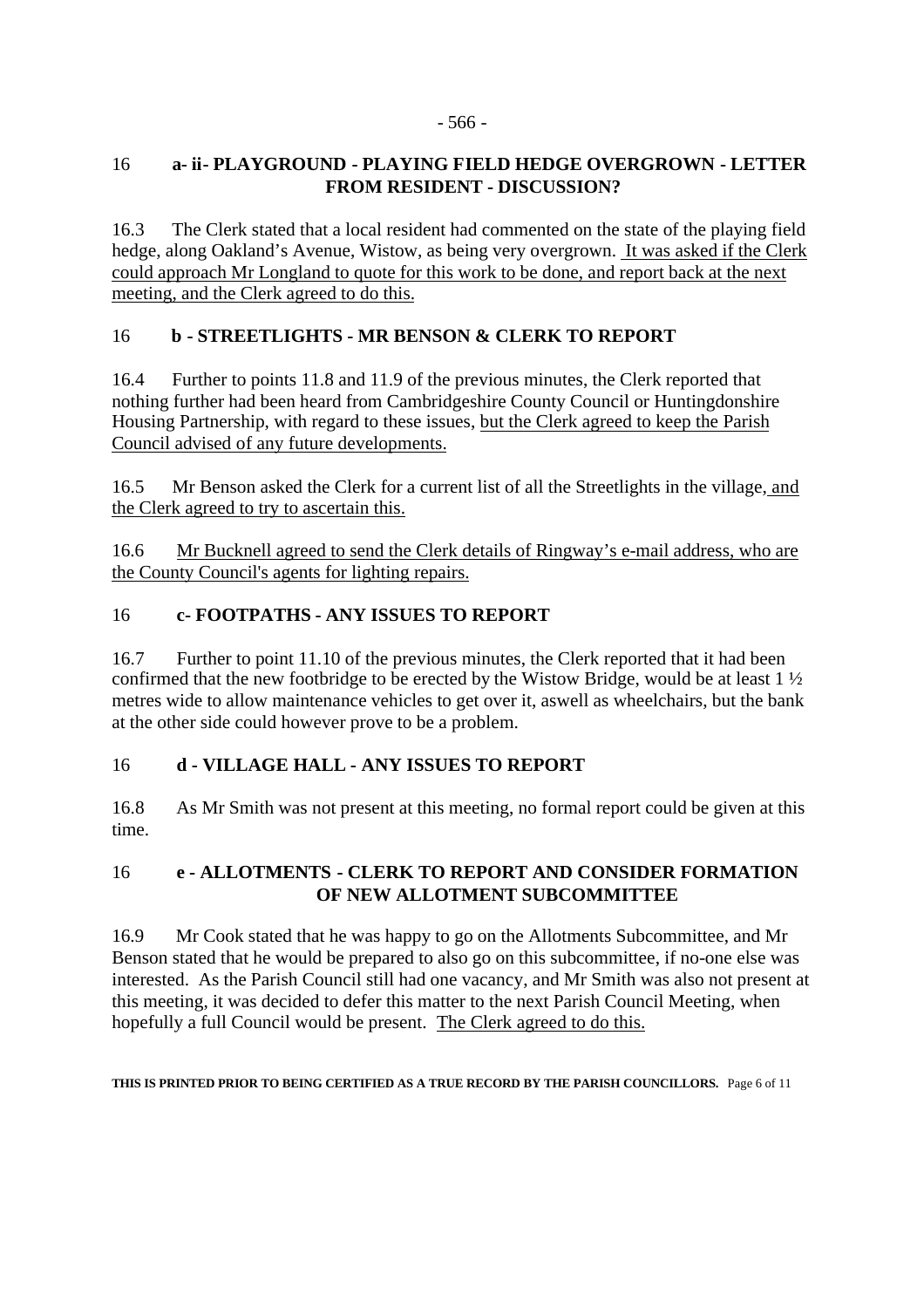#### 16 **f - TRAFFIC & ROAD ISSUES - MR BENSON AND CLERK TO REPORT (INCLUDING CCC JOINTLY FUNDED MINOR IMPROVEMENTS SCHEME 2007/08 APPLICATION)**

16.10 Mr Benson stated that he would submit the CCC Jointly Funded Minor Improvements Scheme 2007/08 application by the deadline date of the 4th September 2006.

16.11 It was asked if the 30 mph signs could perhaps be considered to be moved back, further out of the village, to see if that would make them more visible to road users.

16.12 Mr Lucas stated that he would ask PC Gibbs to do another speed check sometime soon in the village, and possibly obtain a report from this.

16.13 It was stated that a resident had been concerned recently about school children waiting for the school bus at Wistow Toll, on the narrow grass verge. Cambridgeshire County Council had already discussed this matter. As there was not enough room on the verge for a proper bus shelter to be erected, it was considered that a piece of hard standing would probably be the best option. Mr Lucas stated that he would monitor the progress on this situation, and inform Mr Benson accordingly of all future developments.

### 16 **g - GRASS CUTTING - ANY ISSUES TO REPORT**

16.14 It was stated that the graveyard and churchyard areas, and the green by the Grove had not been cut since mid July 2006. The grass in the playing field however appeared to be okay at present.

Mr Lucas made his apologies and left the meeting at 8.50pm.

### 16 **h - GRANTS- ANY ISSUES TO REPORT**

16.15 There was no issues stated with regard to grants that needed raising at this meting.

### 16 **i- CHURCH WALL - CLERK TO REPORT**

16.16 The Clerk stated that he was still trying to obtain the video made whilst the Church Wall Renovation Work was taking place, and he confirmed that he would chase this matter up again, prior to the next Parish Council Meeting.

16.17 It had been asked by a resident where the flagpole went that was on the corner of the Church Wall, and the Clerk agreed to check with Reverend Dowman, as to its whereabouts, and report back at the next meeting.

**THIS IS PRINTED PRIOR TO BEING CERTIFIED AS A TRUE RECORD BY THE PARISH COUNCILLORS.** Page 7 of 11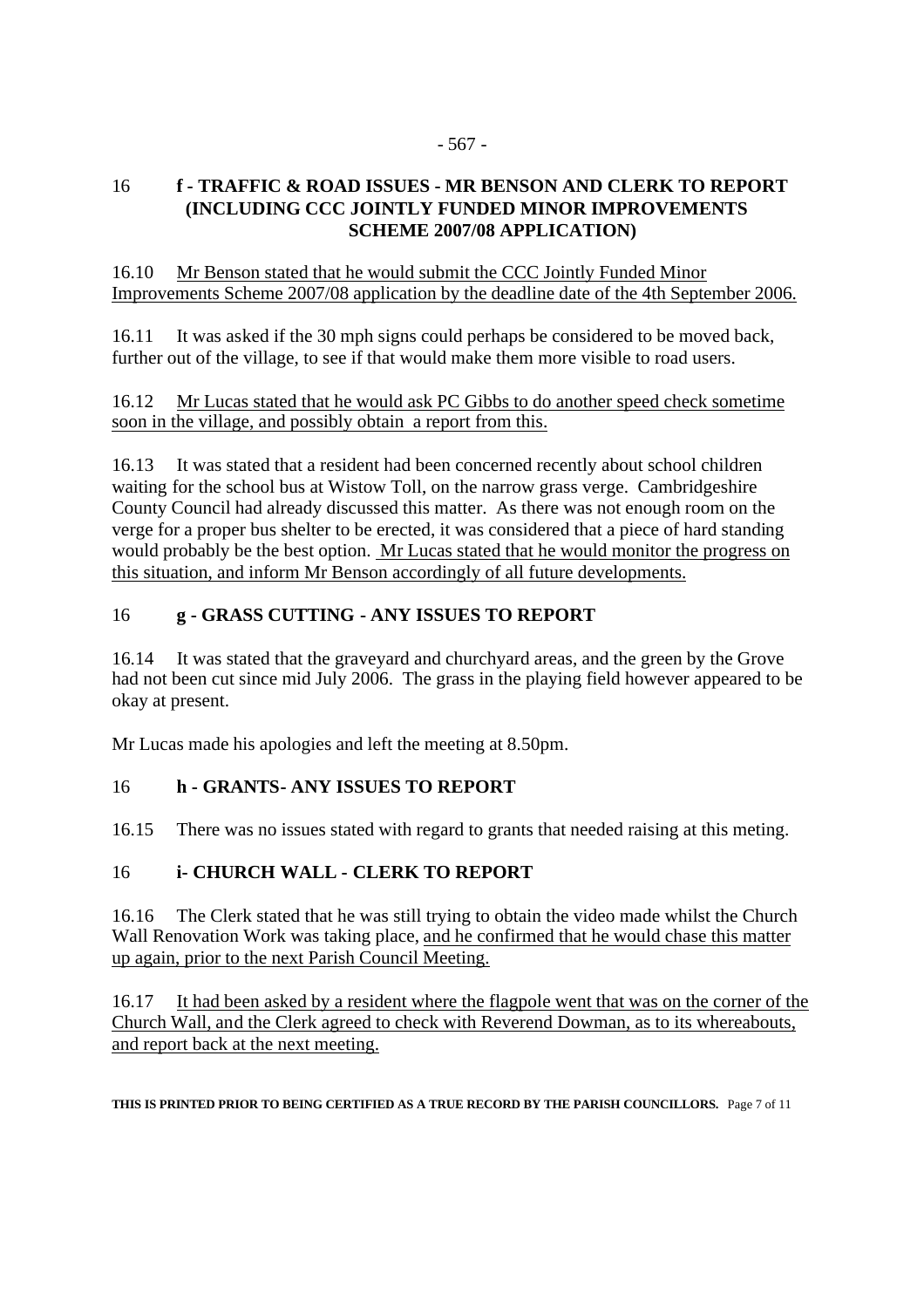#### 17 **APPOINTMENT OF COUNCILLOR POST HOLDERS -**

17.1 a- **PLAYGROUND** - Mr Franklin

b- **STREETLIGHTS** - Dr Farrar

c- **FOOTPATHS** - Mr Cook

d- **VILLAGE HALL** - Mr Smith

e- **TRAFFIC AND ROAD ISSUES** - Mr Benson

f- **GRASS CUTTING** - Mr Williams

 g - **GRANTS** - No one yet allocated, and so this agreed to be deferred to the next Parish Council Meeting.

 h - **ANY OTHER CONSIDERED APPROPRIATE?** - No other formal appointments could be identified at this time.

17.2 Dr Farrar stated that he would willing to look at upgrading the Wistow Parish Web Site, to include such things as 'Items for Sale', a 'Bulletin Board', and items that would also be in the Wistow Warbler. Dr Farrar stated that he would be prepared to do a demonstration prior to the next Parish Council Meeting on the 31st August 2006 at 7pm, to show some of the things that he had in mind. Prior to this, it was asked if the Clerk could approach the current administrator of the Wistow Web Site, Mr Harris, to ask if he had any objection to Dr Farrar doing these proposed changes. The Clerk agreed to do this.

### 18 **APPOINTMENT OF PARISH PLAN ACTION PLAN WORKING PARTIES CO-ORDINATORS -**

18.1 The Village Sign was mentioned as progressing very well, and funding had now been applied for.

18.2 a - **PEDESTRIANS** - No one yet allocated, and so this agreed to be deferred to the next Parish Council Meeting.

 b - **LIGHTING** - Dr Farrar. A grant was mentioned as being available for environmental issues from the Wind Farm that was going to be built between Warboys and Chatteris. This grant would be for up to £15000 for 25 years, and it was reported that the application forms for this grant would be available in September 2006. A laurel was reported as overgrowing the footpath running by Kingston Way, and Mr Benson confirmed that he would investigate this further and report back at the next meeting.

 c - **LITTER** - No one yet allocated, and so this agreed to be deferred to the next Parish Council Meeting.

d - **COUNTRYSIDE** - Mr Cook

e - **SHOP/ POST OFFICE** - Mr Williams

 f - **NEWSPAPER DELIVERIES** - Mr Williams. It was stated that Bury Stores had been approached about delivering newspapers on Sunday to the Pub Car Park, and that it was believed that the Pub Landlords were also happy with this proposed arrangement.

**THIS IS PRINTED PRIOR TO BEING CERTIFIED AS A TRUE RECORD BY THE PARISH COUNCILLORS.** Page 8 of 11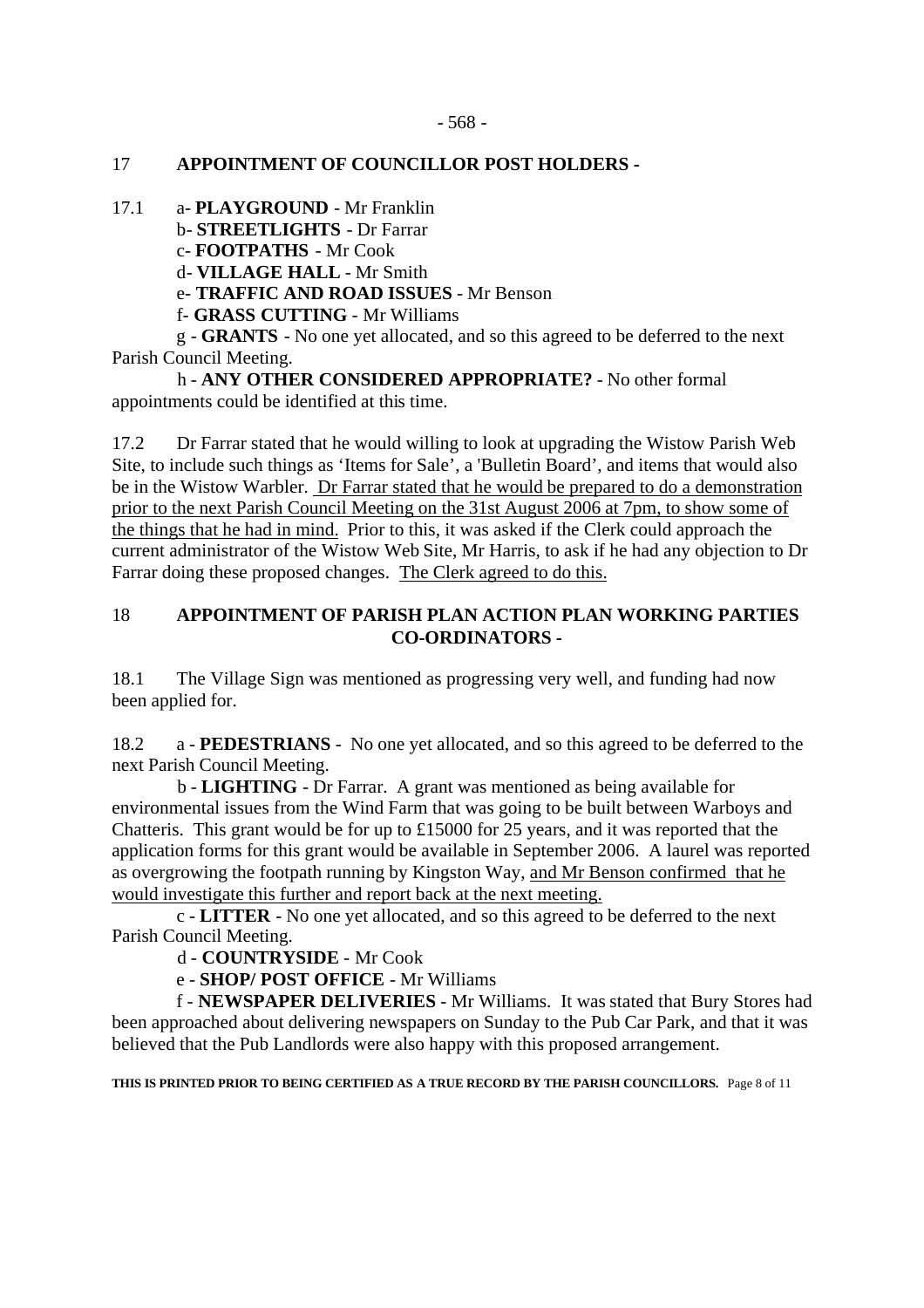g - **ACTIVITIES, SPORTS, CLUBS, SOCIETIES ETC.** - Mr Smith had already expressed an interest in this post, and Dr Farrar also stated that he would be happy to help Mr Smith with this. Dr Farrar discussed a few potential ideas, including a possible cinema club showing recently released films, maybe in the village hall, and also a Barn Dance.

h - **VILLAGE HALL** - Mr Smith was already on the Village Hall Committee.

i - **POST BOX** - Mr Franklin

j - **COMMUNICATION** - Dr Farrar

k - **FLOODING** - Mr Bucknell

 l - **YOUTH** - Mr Smith had already expressed an interest in this post, and Dr Farrar also stated that he would be happy to help Mr Smith with this aswell.

### 19 **MATTERS OUTSTANDING FROM PREVIOUS MINUTES (DATES WHEN LAST APPEARED IN MINUTES)**

19.1 Dog Disturbances along Harris Lane, Wistow - 12.1 - 22/6/06 - it was again stated that the sale of the house where the dogs currently resided had not been completed yet, but it had been heard that it was quite imminent now.

19.2 Car Parking Area Maintenance by Huntingdonshire Housing Partnership behind garages in Oakland's Avenue, Wistow - 12.2 - 22/6/06 - Mr Franklin to feedback following meeting with Huntingdonshire Housing Partnership and local resident? - Mr Franklin confirmed that he was unable to make the scheduled meeting with Huntingdonshire Housing Partnership and the local resident. It was also believed that recently an emergency vehicle had been unable to get access to this turning in Oakland's Avenue, due to parked vehicles in the area. Mr Chatterton of Huntingdonshire Housing Partnership had written to the Clerk stating that further to his meeting with the local resident, the footpath outside number 20- 24 Oakland's Avenue, was to be resurfaced as it was in a very poor condition. Otherwise, Mr Chatterton has asked for a plan of the whole area from his department, to determine who owns what pieces of land, and where the boundaries are. Once these have been received, he stated that he will try to draw up a proposal to maintain the areas of land they are responsible for, but a funding bid would be needed to actually get the area remade into a parking area. The Clerk agreed to keep the Parish Council informed of any future developments in this matter.

Mr Taylor and Mr Bucknell offered their apologies and left the meeting at 9.35pm.

### 20 **MONTHLY AUDIT - NOMINEE FOR NEXT MEETING?**

20.1 Mr Cook agreed to do the Monthly Audit at the next meeting.

### 21 **DATES OF NEXT MEETING - THURSDAY 31ST AUGUST 2006 AT 7.30PM**

21.1 There being no further business the meeting closed at 9.40pm.

**THIS IS PRINTED PRIOR TO BEING CERTIFIED AS A TRUE RECORD BY THE PARISH COUNCILLORS.** Page 9 of 11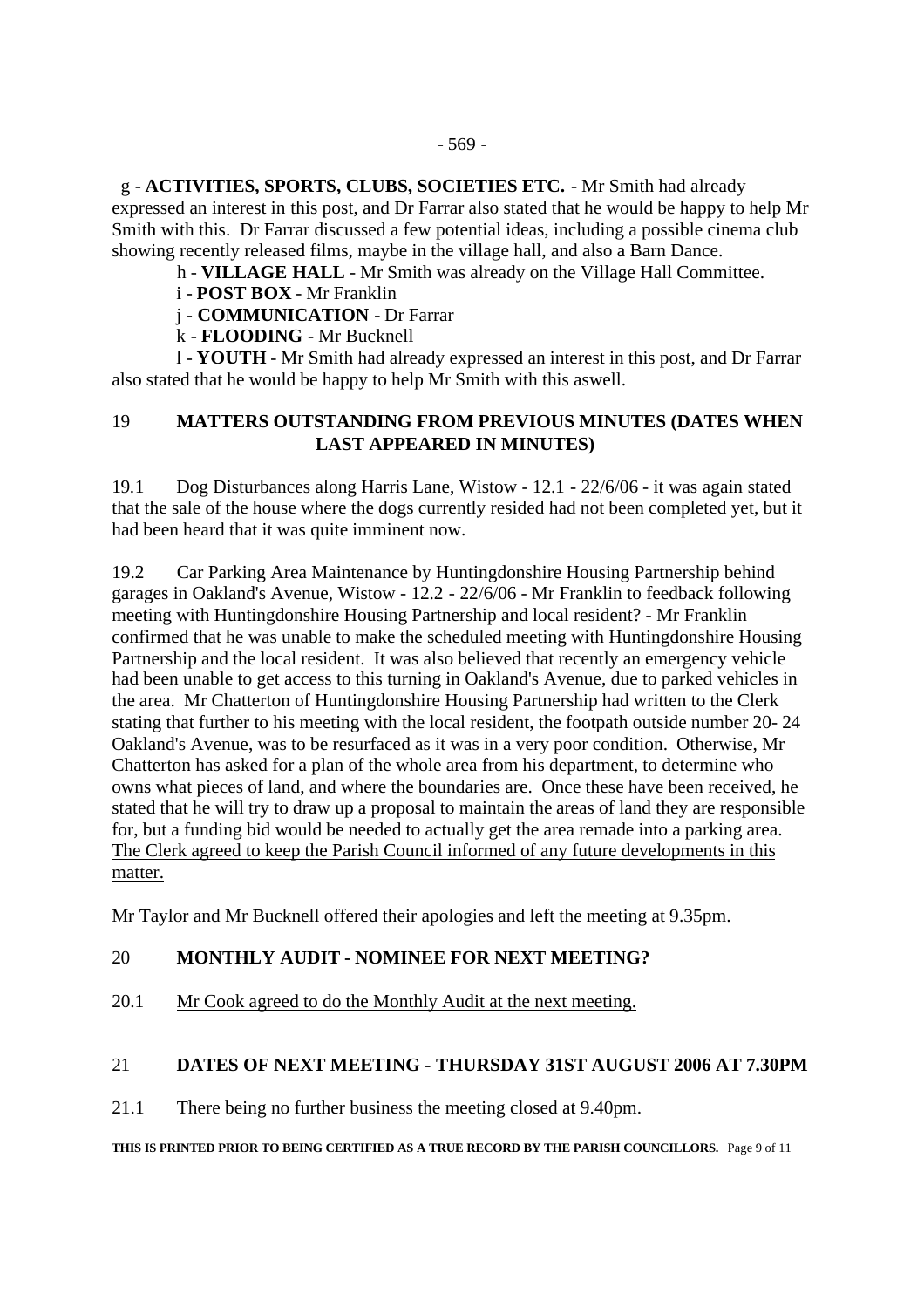### - 570 - **PLANNING APPLICATIONS RECEIVED FROM FEBRUARY 2004**

Wistow Parish Council - WPC Huntingdonshire District Council - HDC Not Yet known - NYK

|                   |                                                                 |                                                                                                    | <b>Approved and Date</b>              |
|-------------------|-----------------------------------------------------------------|----------------------------------------------------------------------------------------------------|---------------------------------------|
| <b>App.Number</b> | <b>Property Address</b>                                         | <b>Purpose</b>                                                                                     | <b>WPC</b><br><b>HDC</b>              |
|                   | 03/03535/FUL St John the Baptist Church,                        | Renovation of Wall                                                                                 | Yes-<br>$Yes -$                       |
|                   | Parsonage Street, Wistow                                        |                                                                                                    | 25/3/04<br>25/2/04                    |
|                   | 04/00942/FUL 20 Harris Lane, Wistow                             | Extension                                                                                          | Yes-<br>$Yes -$                       |
|                   |                                                                 |                                                                                                    | 5/5/04<br>30/4/04                     |
|                   | 04/02606/FUL Westmorland, Mill Road                             | <b>Erection of Conservatory</b>                                                                    | $Yes -$<br>$Yes -$<br>31/8/04 21/9/04 |
|                   |                                                                 | 04/02536/LBC 2 Kingston House, St John's Replacing window with door                                | $Yes -$<br>$Yes -$                    |
| 04/02946/FUL      | Place, Wistow                                                   | and additional window                                                                              | 30/9/04 16/12/04                      |
|                   | 04/03738/FUL Northern Cottage, Church Extension and Alterations |                                                                                                    | $Yes -$<br>$Yes -$                    |
|                   | Street, Wistow                                                  |                                                                                                    | 23/2/05<br>27/1/05                    |
|                   | (plans amended $8/2/05$ )                                       |                                                                                                    | Yes-<br>$Yes -$                       |
|                   |                                                                 |                                                                                                    | 25/2/05 23/2/05                       |
|                   | 04/03755/FUL Kingsland Farm, Ramsey                             | <b>Vehicular Access Construction</b>                                                               | $Yes -$<br>Yes-                       |
|                   | Road, Upwood                                                    |                                                                                                    | 31/3/05<br>5/5/05                     |
|                   | 05/01694/FUL 1 Wistow Fen Cottage,                              | Extension                                                                                          | Yes-<br>$Yes -$                       |
|                   | Puddock Road, Warboys                                           |                                                                                                    | 30/6/05<br>5/7/05                     |
|                   | 05/02091/FUL 12 Harris Lane, Wistow                             | Extension                                                                                          | $Yes -$<br>$Yes -$                    |
|                   |                                                                 |                                                                                                    | 26/7/05<br>3/8/05                     |
|                   | 05/02506/FUL Land at 6 Bridge Street,                           | Erection of Dwelling                                                                               | $Yes -$<br>$Yes -$                    |
|                   | Wistow                                                          |                                                                                                    | 25/8/05 23/9/05                       |
|                   | 05/02424/FUL 4 Oakland's Close, Wistow                          | Extension                                                                                          | $Yes -$<br>$Yes -$                    |
|                   |                                                                 |                                                                                                    | 25/8/05 12/9/05                       |
|                   | (plans amended $25/1/06$ )                                      |                                                                                                    | Yes - NYK                             |
|                   | 05/02726/FUL Brookfields, Manor Street,                         | <b>Erection of Conservatory</b>                                                                    | Yes-<br>Yes-                          |
|                   | Wistow                                                          |                                                                                                    | 29/9/05 12/10/05                      |
|                   | 05/03102/FUL Westmorland, Mill Road,                            | Extension to rear of Garage                                                                        | $Yes - Yes -$                         |
|                   | Wistow                                                          |                                                                                                    | 27/10/05 10/11/05                     |
|                   | 06/00360/OUT Poultry Houses, Shillow                            | <b>Agricultural Dwelling</b>                                                                       | Yes - NYK                             |
|                   | Hill, Wistow                                                    | Erection                                                                                           | 23/2/06                               |
|                   | 06/01058/FUL 20 Harris Lane, Wistow                             | <b>Conservatory Erection</b>                                                                       | $Yes -$<br>NYK<br>27/4/06             |
|                   |                                                                 | THIS IS PRINTED PRIOR TO BEING CERTIFIED AS A TRUE RECORD BY THE PARISH COUNCILLORS. Page 10 of 11 |                                       |